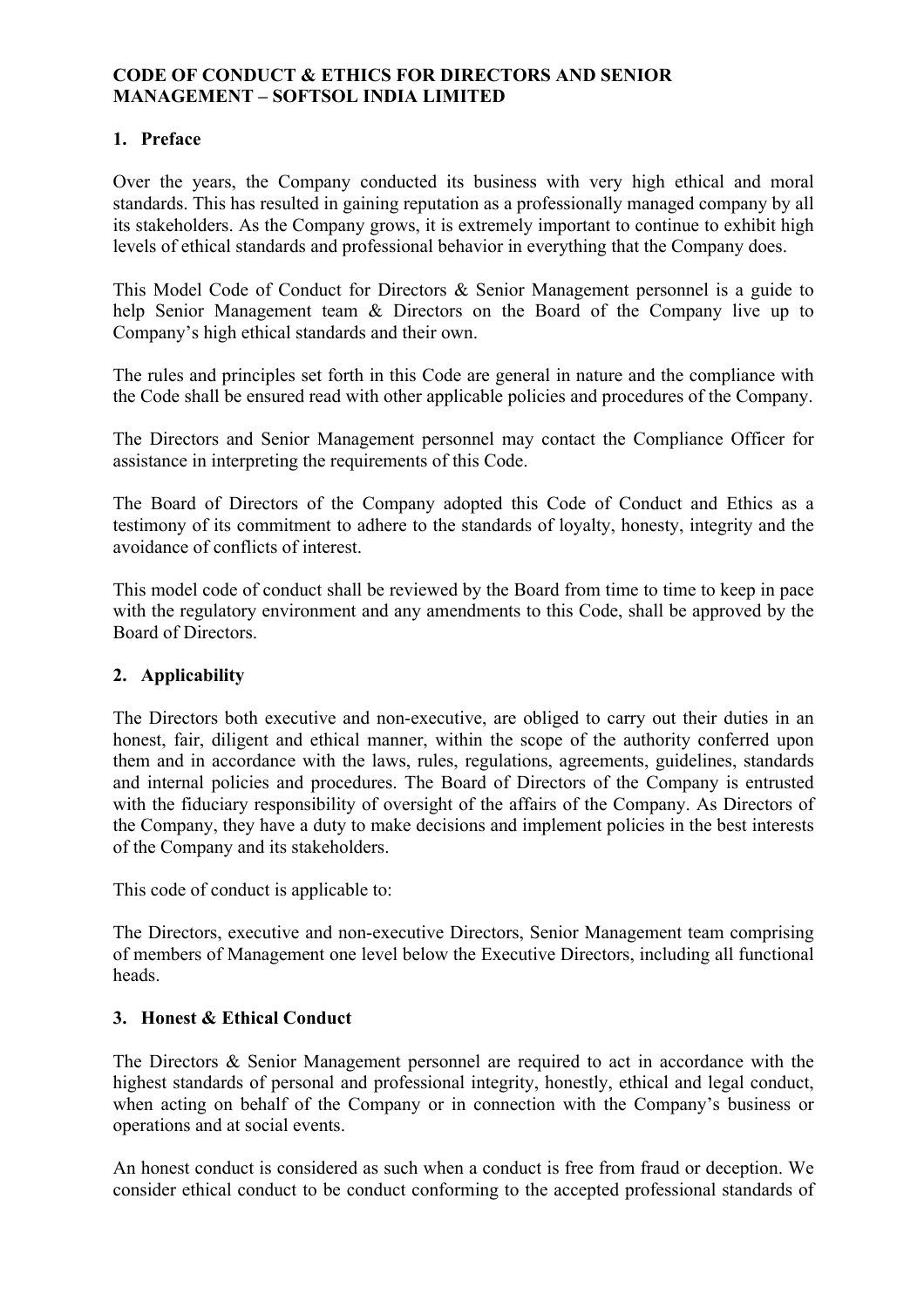conduct and include ethical handling of actual or apparent conflicts of interests between personal and professional relationships.

The Directors and the Senior Management personnel shall:

- a) Act honestly, fairly, ethically, with integrity and loyalty and conduct themselves in a professional, courteous and respectful manner;
- b) Act in the best interests of the Company and in a manner to enhance and maintain the reputation of the Company, and fulfill their fiduciary duties to the stakeholders of the Company;
- c) Act in good faith, with responsibility, due care, competence, diligence and independence;
- d) Treat their colleagues and other associates of the Company with dignity and shall not harass any of them in any manner.

## **4. Conflict of Interest**

### **a) General Guidance**

The Directors and senior management personnel are expected to avoid and disclose any activity or association that creates or appears to create a conflict between the personal interests and the Company's business interests. A Conflict of interest exists where the interests or benefits of one person or entity conflict with the interests or benefits of the Company.

Relationships with prospective or existing suppliers, contractors, customers, competitors or regulators must not affect the independent and sound judgment on behalf of the Company. General guidelines to better understand several of the most common examples of situations that may cause a conflict of interest are listed below. Directors  $\&$  the senior management personnel are required to disclose to the Board any situation that may be, or appear to be, a conflict of interest. When in doubt, Disclose.

### **b) Outside Employment**

Executives Directors and Senior Management personnel shall not work for or receive payments for services from any competitor, customer, distributor or supplier of the Company without approval of the Board. Any outside activity must be strictly separated from Company employment and should not harm job performance at Company. The Executive Directors and the Senior Management personnel shall devote themselves exclusively to the business of the Company and shall not accept any other work or assignment (part time or otherwise).

### **c) Board Memberships**

Serving on the Board of Directors or a similar body for an outside company or government agency requires the advance approval of the Board. Acceptance of Directorship on the Boards of other Companies, which compete, with the Company amounts to conflict of interest. Helping the community by serving on Boards of non-profit or welfare organizations is encouraged, and does not require prior approval.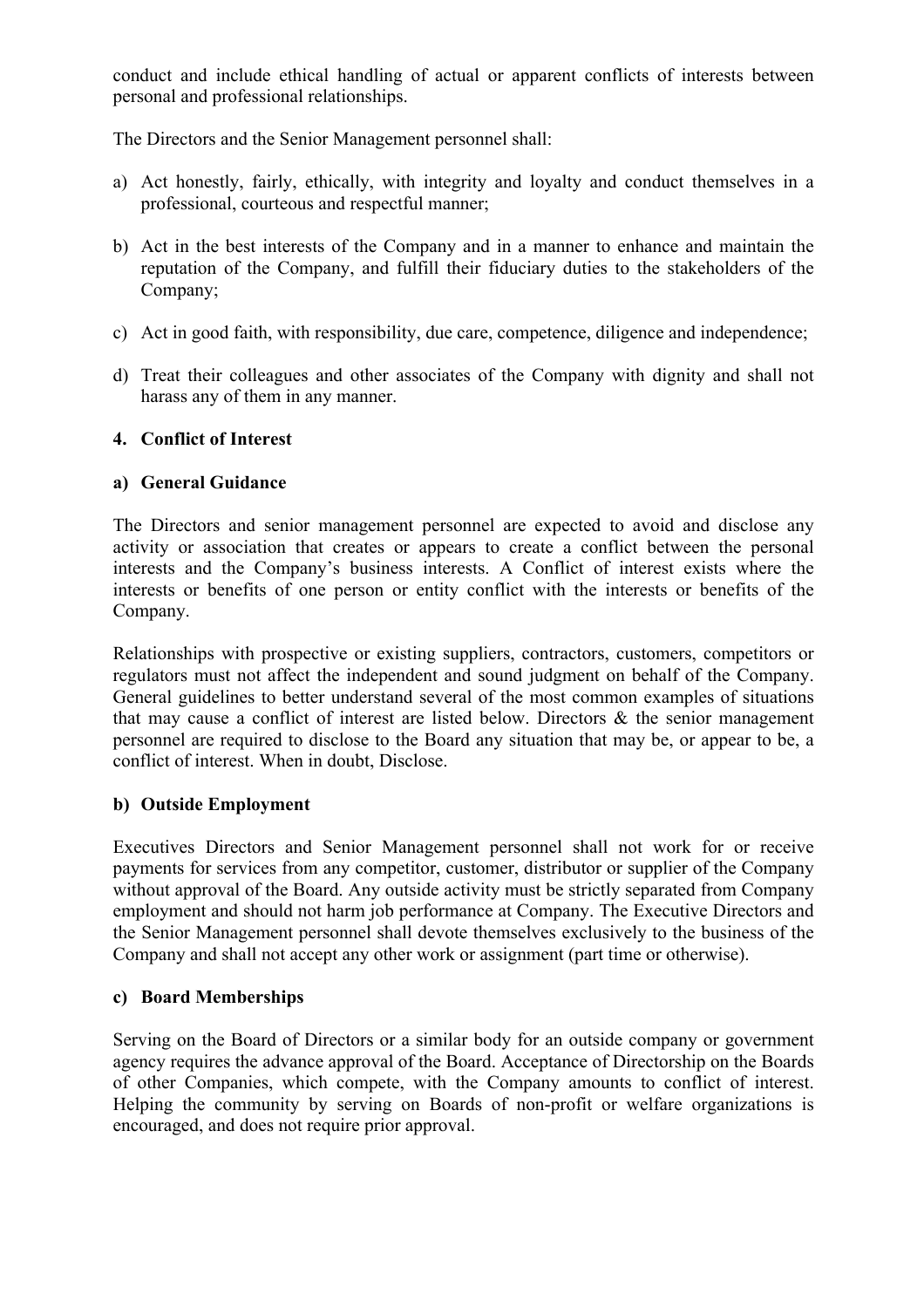## **d) Family Members and Close Personal Relationships**

Directors and Senior Management personnel shall not use personal influence to make the Company do business with a company/institution in which his or her relatives are interested. As a general rule, Directors and Senior Management personnel shall avoid conducting Company's business with a relative or with an entity in which a relative is associated in any significant role. In case of conflicts, disclosure shall be made to the Board of Directors and a prior approval shall be obtained.

e) **Gifts** (Gifts are not always physical objects – they might also be services, favors or other items of value.)

The Directors and Senior Management personnel shall not accept lavish gifts or gratuities or any offer, payment, promise to pay, or authorization to pay any money, or anything of value that could be interpreted to adversely affect business decisions or likely to compromise their personal or professional integrity. Gift items of nominal value, such as small promotional items bearing another company's name, gifts received because of personal relationships and not because of official position, mementos received because of attending widely held gatherings as panelist /speaker and other customary gifts are allowed.

Gifts on behalf of the Company - Some business situations call for giving gifts. These gifts shall be legal, reasonable. Directors and senior Management personnel shall not pay bribes. It is understood that gift-giving practices vary among cultures and countries.

### **f) Investments**

Directors and Senior Management personnel may not allow their investments to influence, or appear to influence, their independent judgment on behalf of the Company. This could happen in many ways, but it is most likely to create the appearance of a conflict of interest if a Director or Senior Manager has a significant investment in a competitor, supplier, customer, or distributor and his decisions may have a business impact on this outside party. The Directors and Senior Management personnel shall seek prior consent of the Board before making any investments more than 15% of the paid up capital of the other entity.

### **g) Diversion of Business**

Directors and Senior Management personnel shall not divert business opportunities of the Company, by exploiting for their own personal gain, business opportunities that are discovered through the use of corporate propriety information or position. However, the Directors and Senior Management personnel can pursue such business opportunities once they are fully disclosed to the company and the company declined to pursue such opportunities.

### **h) Use of Company's assets**

The assets of the Company shall be used for legitimate business purposes and shall not be used for personal purposes. Incidental personal use, if reasonable does not amount to violation of the code.

# **i) Others**

It would be impracticable to attempt to list all possible conflict of interest's situations and it is possible that other such situations, which are not enumerated above, may arise. All such